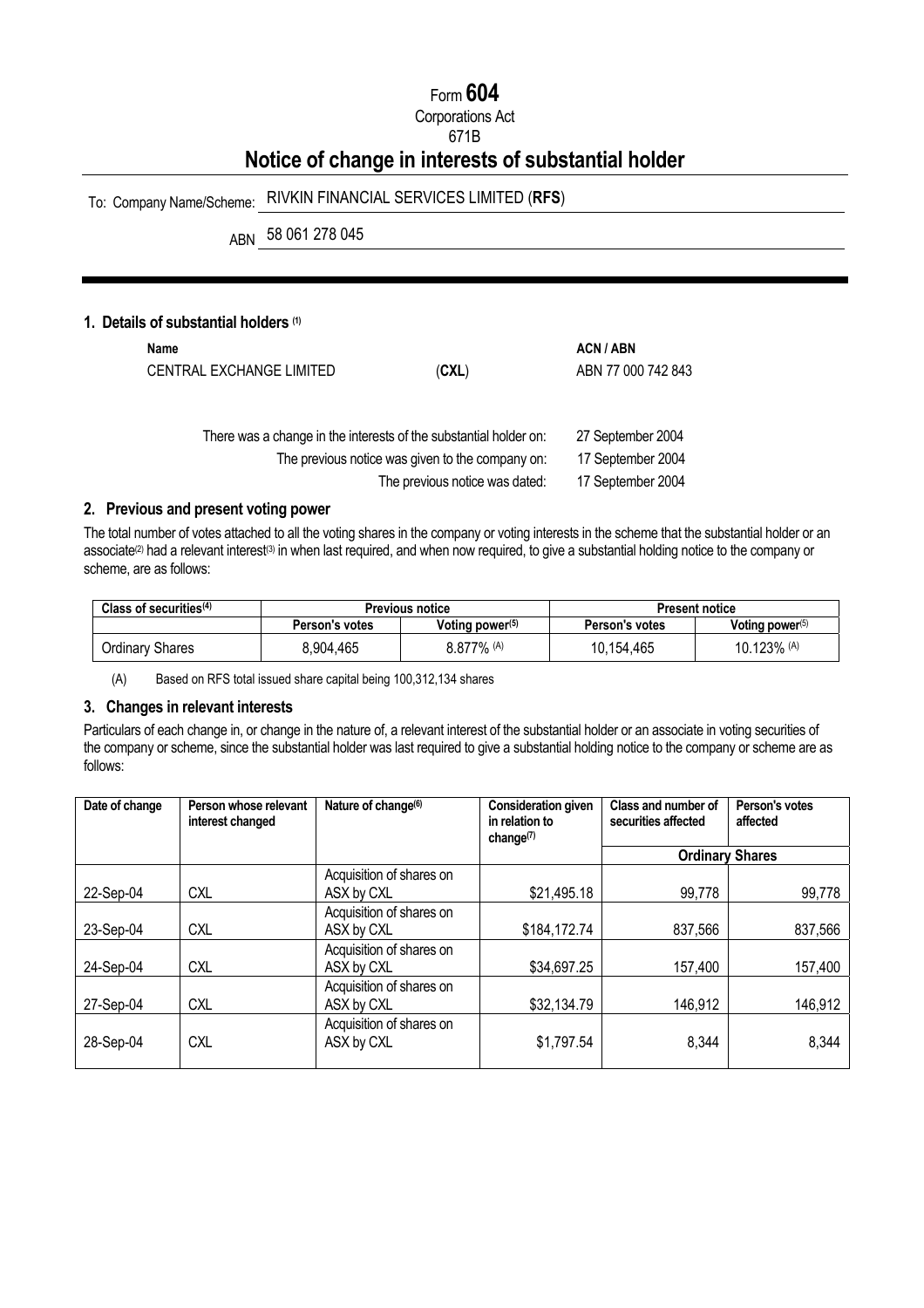## **4. Present relevant interests**

Particulars of each relevant interest of the substantial holder in voting securities after the change are as follows:

| <b>Holder of</b><br>relevant<br>interest | Registered<br>holder of<br>securities | Person entitled<br>to be registered<br>as holder <sup>(8)</sup> | Nature of relevant interest <sup>(7)</sup>                                                                                                                                                                                                        | <b>Class and number</b><br>of securities and<br>Person's votes |
|------------------------------------------|---------------------------------------|-----------------------------------------------------------------|---------------------------------------------------------------------------------------------------------------------------------------------------------------------------------------------------------------------------------------------------|----------------------------------------------------------------|
|                                          |                                       |                                                                 |                                                                                                                                                                                                                                                   | <b>Ordinary Shares</b>                                         |
| <b>CXL</b>                               | <b>CXL</b>                            | <b>CXL</b>                                                      | Legal and beneficial holder of shares                                                                                                                                                                                                             | 5,095,994                                                      |
| SOF                                      | <b>SOF</b>                            | <b>SOF</b>                                                      | Legal, beneficial and registered holder of shares                                                                                                                                                                                                 | 3,400,000                                                      |
| <b>FSL</b>                               | <b>FSL</b>                            | <b>FSL</b>                                                      | Legal, beneficial and registered holder of shares                                                                                                                                                                                                 | 908,471                                                        |
| AEA                                      | <b>AEA</b>                            | AEA                                                             | Legal, beneficial and registered holder of shares                                                                                                                                                                                                 | 750,000                                                        |
| SOF, AEA                                 | <b>SOF</b>                            | <b>SOF</b>                                                      | Pursuant to a Memorandum of Understanding 30 June 2004                                                                                                                                                                                            | 5,058,471                                                      |
| and FSL                                  | <b>FSL</b>                            | <b>FSL</b>                                                      | (MOU) between SOF, FSL and AEA (a copy of which was<br>attached to their notice of initial substantial holder dated 30<br>June 2004 as annexure "A" therein)                                                                                      |                                                                |
|                                          | AEA                                   | AEA                                                             |                                                                                                                                                                                                                                                   |                                                                |
| CXL, SOF,                                | <b>SOF</b>                            | <b>SOF</b>                                                      | Pursuant to acceptance by SOF, FSL and AEA on 6                                                                                                                                                                                                   | 10,154,465                                                     |
| AEA and FSL                              | <b>FSL</b>                            | <b>FSL</b>                                                      | September 2004 of a proposal by CXL to act co-operatively<br>in relation to each company's shareholdings in RFS (a copy<br>of which was attached to CXL's notice of initial substantial<br>holder dated 8 September 2004 as annexure "A" therein) |                                                                |
|                                          | <b>AEA</b>                            | <b>AEA</b>                                                      |                                                                                                                                                                                                                                                   |                                                                |
|                                          | <b>CXL</b>                            | <b>CXL</b>                                                      |                                                                                                                                                                                                                                                   |                                                                |

#### **5. Changes in association**

The persons who have become associates<sup>(2)</sup> of, ceased to be associates of, or have change the nature of their association<sup>(9)</sup> with, the substantial holder in relation to voting interests in the company or scheme are as follows:

| Name and ACN/ARSN (if applicable) | <b>Nature of association</b> |
|-----------------------------------|------------------------------|
| No changes                        |                              |

## **6. Addresses**

The addresses of persons named in this form are as follows:

| Name                        | <b>Address</b>                                                                      |
|-----------------------------|-------------------------------------------------------------------------------------|
| <b>CXL</b>                  | Level 14, The Forrest Centre, 221 St Georges Terrace, Perth, Western Australia 6000 |
| <b>SOFCOM LIMITED</b>       | Level 19, The Como Centre, 644 Chapel Street, South Yarra, Victoria 3141            |
| ABN 88 087 482 602<br>(SOF) |                                                                                     |
| ALTERA CAPITAL LIMITED      | Level 14, The Forrest Centre, 221 St Georges Terrace, Perth, Western Australia 6000 |
| ABN 55 082 541 437<br>(AEA) |                                                                                     |
| <b>FAST SCOUT LIMITED</b>   | Level 14, The Forrest Centre, 221 St Georges Terrace, Perth, Western Australia 6000 |
| ABN 94 088 488 724<br>(FSL) |                                                                                     |

### **Signature**

print name William Johnson capacity Director

**sign here** date 28 September 2004